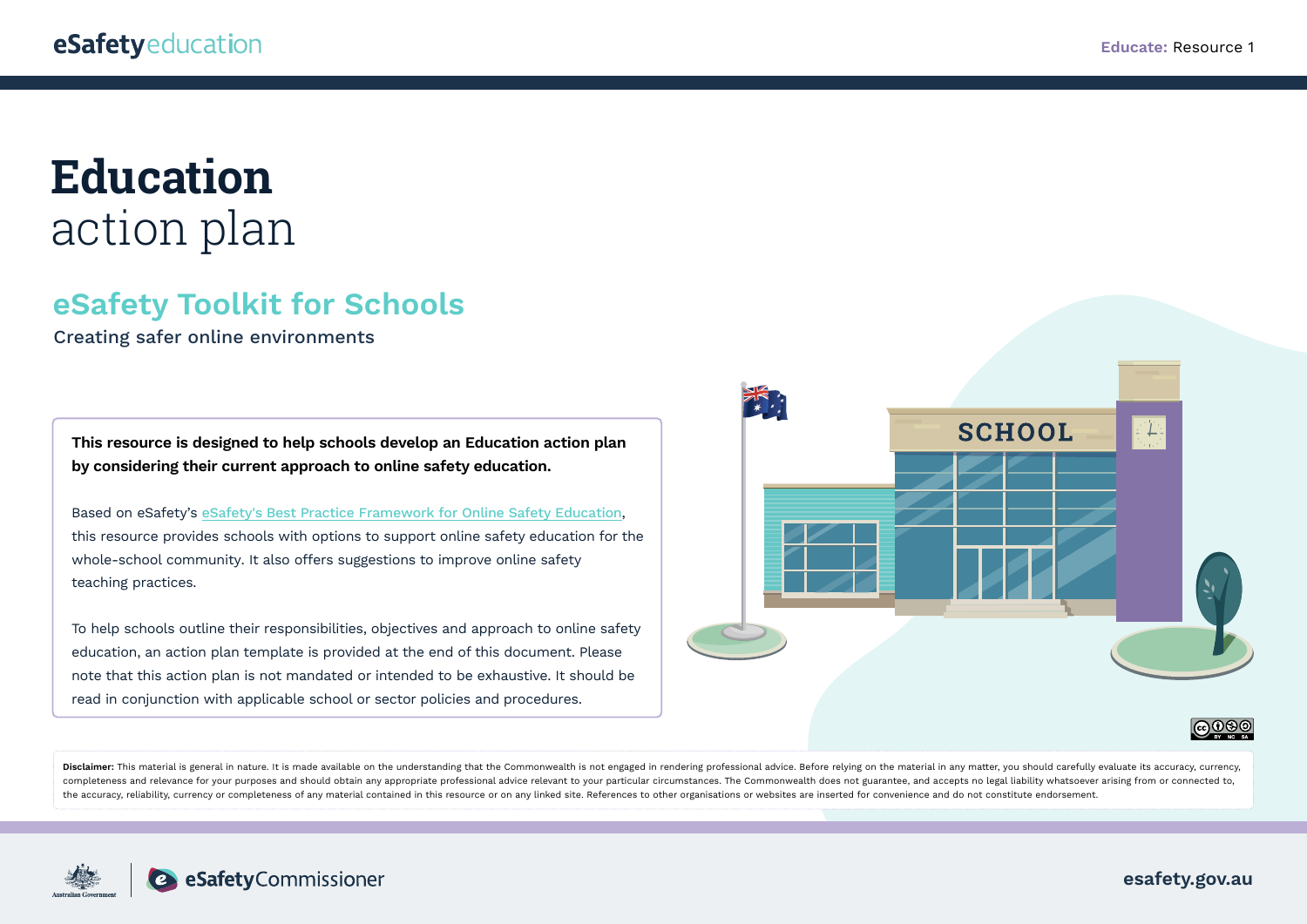| Approach                                                                                                                                                                                                                                                                                                                                                                     | What we currently do $\sqrt{ }$ Other actions we could take                                                                                                                                                                                                                                                                                                                                                                                                                                                                                                                                                                                                                                                                                                                                                                                                                                                                                                                                                                                                                                                                                 |
|------------------------------------------------------------------------------------------------------------------------------------------------------------------------------------------------------------------------------------------------------------------------------------------------------------------------------------------------------------------------------|---------------------------------------------------------------------------------------------------------------------------------------------------------------------------------------------------------------------------------------------------------------------------------------------------------------------------------------------------------------------------------------------------------------------------------------------------------------------------------------------------------------------------------------------------------------------------------------------------------------------------------------------------------------------------------------------------------------------------------------------------------------------------------------------------------------------------------------------------------------------------------------------------------------------------------------------------------------------------------------------------------------------------------------------------------------------------------------------------------------------------------------------|
| Online safety education<br>at our school is framed<br>around acknowledging and<br>understanding students'<br>rights and responsibilities<br>in the digital age                                                                                                                                                                                                               | Encourage teachers to find out more about students' rights to digital protection, digital provision and digital<br>participation and build these concepts into lessons, where relevant. <sup>1</sup> This could include students learning:<br>• that they have a responsibility in the way they behave online<br>• how human rights and law apply online<br>• how to effectively use digital technologies with an understanding of equity, ethics and personal and<br>social values.<br>Use a range of activities in curriculum, extra-curricular programs and at school events to help students<br>appreciate the responsibilities that come with rights in the digital age. This includes understanding<br>accountability, possible consequences of their online activity and knowing when to exercise self- control.<br>Design learning experiences that provide students with opportunities to think critically about online safety and<br>develop their own language, views, strategies and interests as users of connected digital technologies.<br>Revise online safety policies or procedures to reflect the rights of the student. |
| Our school's approach to<br>online safety education<br>is strengths-based.<br>It considers risks,<br>challenges, benefits and<br>opportunities to engaging<br>online.<br>Note: a strengths-<br>based approach focuses<br>on enhancing student<br>capabilities and addressing<br>deficits, rather than focusing<br>solely on the negative aspects<br>of the incident at hand. | Explore the positives and negatives of engaging online to help students develop an understanding of digital<br>technologies, including learning decision-making processes and how technologies can be used to overcome<br>barriers.<br>Give students opportunities to practice and showcase their skills, focussing on:<br>• the benefits of being online<br>• how to use digital technology in safe and empowering ways - building strengths, help-seeking<br>behaviours and resilience.<br>Remember to avoid shock tactics and education based on emotional responses - there is little evidence to<br>suggest they are effective in creating behaviour change. <sup>2</sup>                                                                                                                                                                                                                                                                                                                                                                                                                                                              |

'Third, A, Bellerose, D, Dawkins, U, Keltie, E & Pihl, K 2014, Children's Rights in the Digital Age: A Download from Children Around the World, Young and Well Cooperative Research Centre, Melbourne.<br><sup>2</sup> Walsh, K; Wallace,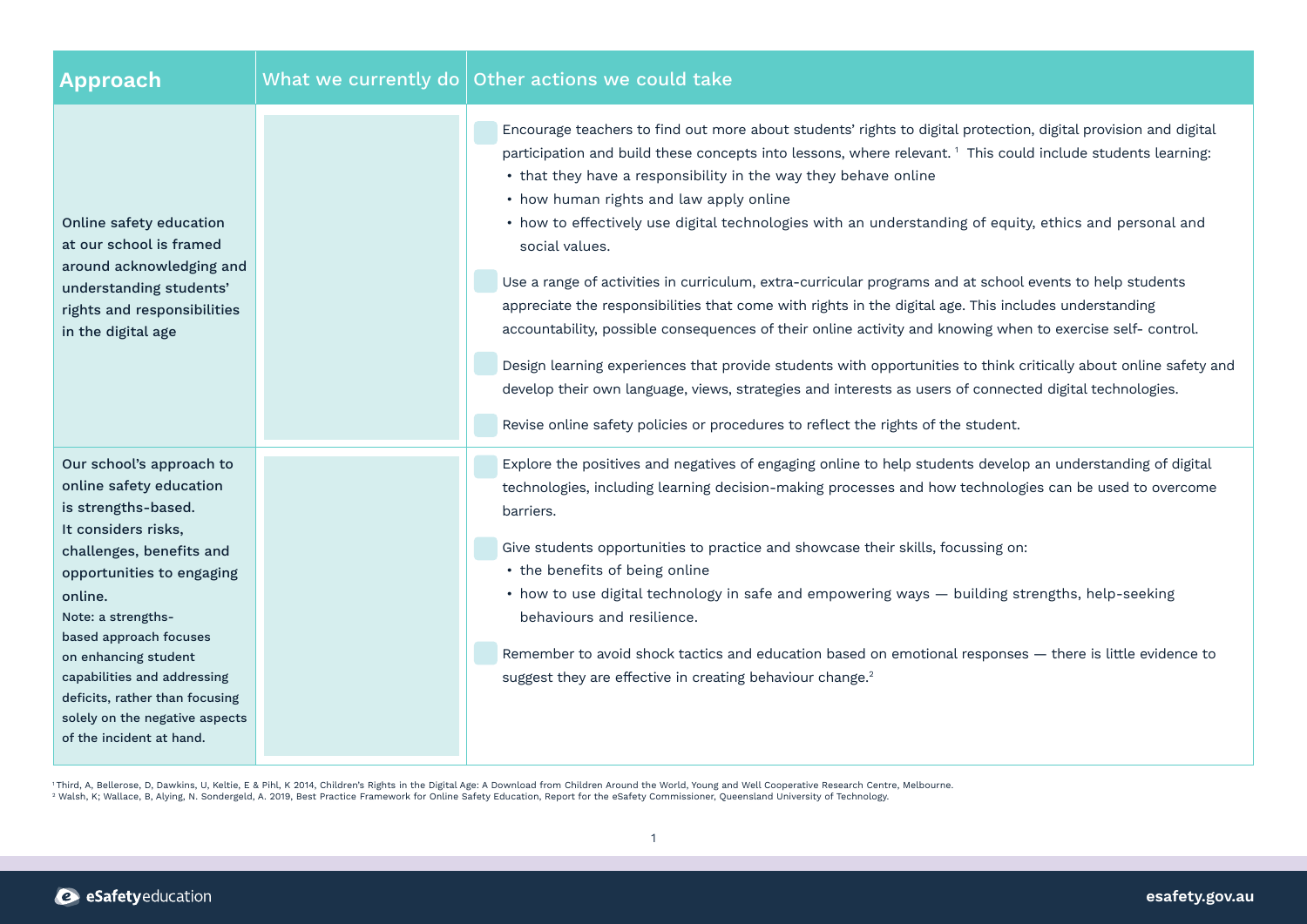| Approach                                                                                                 |  | What we currently do $\vert$ Other actions we could take                                                                                                                                                                                                                                                                                                                                                 |
|----------------------------------------------------------------------------------------------------------|--|----------------------------------------------------------------------------------------------------------------------------------------------------------------------------------------------------------------------------------------------------------------------------------------------------------------------------------------------------------------------------------------------------------|
| Students are involved in<br>the design, development<br>and implementation of<br>online safety education. |  | Ask students to provide relevant examples of how they engage online and use these examples when designing<br>learning experiences. Effective online safety programs give students a voice in what they learn and how they learn it.                                                                                                                                                                      |
|                                                                                                          |  | Consider a range of strategies to support students in learning with, and from, others. For example, peer<br>education, students teaching parents/carers or intergenerational mentoring.                                                                                                                                                                                                                  |
|                                                                                                          |  | Refer to eSafety's Activities for students to take the lead in online safety. This provides a range of activities for<br>students across all year levels to help cultivate safe online environments.                                                                                                                                                                                                     |
|                                                                                                          |  | Regularly review online safety programs and practices with students. This encourages students to be partners<br>in their own learning, increases their agency and achievement, and creates positive long-term learning habits.                                                                                                                                                                           |
| Online safety education<br>is taught to every student<br>and reinforced at every<br>year level/ stage of |  | Check when and how you are teaching and reinforcing online safety. Online safety can be taught through many<br>areas of the Australian Curriculum/local syllabus, including (but not limited to) Health and Physical Education,<br>Humanities and Social Sciences, Technologies, the Arts and English, and through the general capabilities. It can<br>also be embedded into student wellbeing programs. |
| learning.                                                                                                |  | Use the Online Safety Curriculum Connection to identify content in the Australian Curriculum that supports the<br>teaching and learning of online safety. This resource also connects a range of interdisciplinary resources that<br>have been developed to support online safety education.                                                                                                             |
|                                                                                                          |  | Use eSafety's unique learning resources and lesson guides that are mapped to the Australian Curriculum across<br>all year levels.                                                                                                                                                                                                                                                                        |
|                                                                                                          |  | Remember - do not rely on one-off presentations to develop students' online safety knowledge, skills and<br>capabilities. A scaffolded and comprehensive approach is required. Schools planning to engage an external<br>provider to complement curriculum-based online safety education should use eSafety's Guide to engaging<br>external education providers resource to support good practice.       |
| Online safety education                                                                                  |  | Consider whether your school adopts a whole-school approach to safety and wellbeing that includes online safety.                                                                                                                                                                                                                                                                                         |
| is part of a whole school<br>approach to safety and<br>wellbeing.                                        |  | Read eSafety's Prepare resources - these support schools to review and strengthen their policies and procedures.                                                                                                                                                                                                                                                                                         |
|                                                                                                          |  | Read eSafety's Engage resources - these provide advice on creating a positive school culture and involving the                                                                                                                                                                                                                                                                                           |
|                                                                                                          |  | whole school community in online safety.                                                                                                                                                                                                                                                                                                                                                                 |
|                                                                                                          |  | Remember that schools can better respond to incidents by focussing on wellbeing, restoring relationships and<br>having partnerships with external support services, including local police. eSafety's Respond resources provide                                                                                                                                                                          |
|                                                                                                          |  | valuable support.                                                                                                                                                                                                                                                                                                                                                                                        |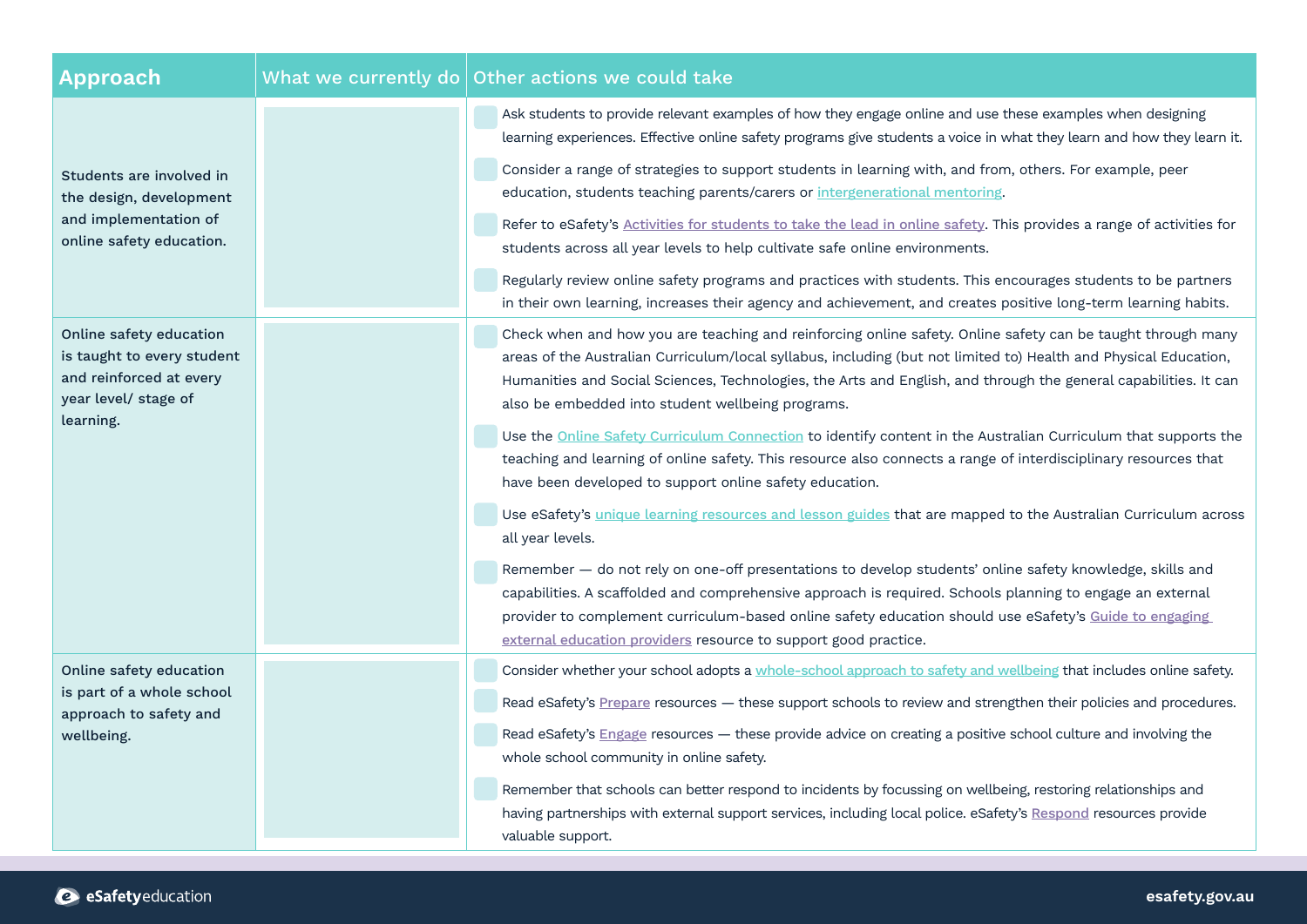| In the classroom                                                                                                                                                                                           | What we currently do Other actions we could take                                                                                                                                                                                                                                                                                                                                                                                                                                                                                                                                                                                                                                                                                                                                                               |
|------------------------------------------------------------------------------------------------------------------------------------------------------------------------------------------------------------|----------------------------------------------------------------------------------------------------------------------------------------------------------------------------------------------------------------------------------------------------------------------------------------------------------------------------------------------------------------------------------------------------------------------------------------------------------------------------------------------------------------------------------------------------------------------------------------------------------------------------------------------------------------------------------------------------------------------------------------------------------------------------------------------------------------|
| Lessons are tailored to<br>address topics that are<br>relevant and appropriate<br>to students' ages and<br>abilities.                                                                                      | Keep up to date with peer-reviewed online safety education research as well as eSafety's research. The latter<br>continues to identify evolving and emerging issues, risks, and harms which may impact young people. This<br>research provides a strong platform for developing online safety education content in an Australian context.<br>Anecdotal examples of online safety scenarios may be used when teaching students strategies to deal with<br>situations (e.g. ignoring, blocking, reporting and seeking support). These examples must be shared with<br>consideration, care and be de-identified. Lesson content may need to be adjusted if there have been recent<br>online safety incidents in your school to account for any student sensitivity.                                               |
| Lessons are inclusive and<br>differentiated for factors<br>such as gender, disability,<br>socioeconomic status,<br>cultural and language<br>background, sexuality,<br>appearance and family<br>background. | Give teachers the opportunity to access professional learning that helps them identify the additional risks that<br>diverse young people may face online and how to tailor lessons that support student safety and wellbeing.<br>Recognise that a one-size-fits-all approach may not suit vulnerable students. Provide tailored online safety<br>education for students considered to be at increased risk online, including young people in care, those with<br>disabilities, those experiencing loss/trauma or those with mental health concerns.<br>Recognise that nuanced or targeted approaches may be required to support vulnerable students to stay safe<br>online. These approaches should be developed in consultation with students, their parents/carers and other<br>specialists, as appropriate. |
| Our approach to online<br>safety education includes<br>digital citizenship<br>concepts to support<br>greater civic awareness<br>and engagement by<br>students.                                             | Embed digital citizenship concepts in online safety education. Lessons that foster critical thinking and explore<br>civics and citizenship education should include digital citizenship.<br>Note: A digital citizen is a person with the skills and knowledge to effectively use digital technologies to participate<br>in society, communicate with others and create and consume digital content.<br>Support students to develop a broad range of skills and knowledge that contribute to an understanding of<br>rights in a range of online spaces. In this way, students learn to effectively use digital technologies with an<br>understanding of equity, ethics and personal and social values.                                                                                                          |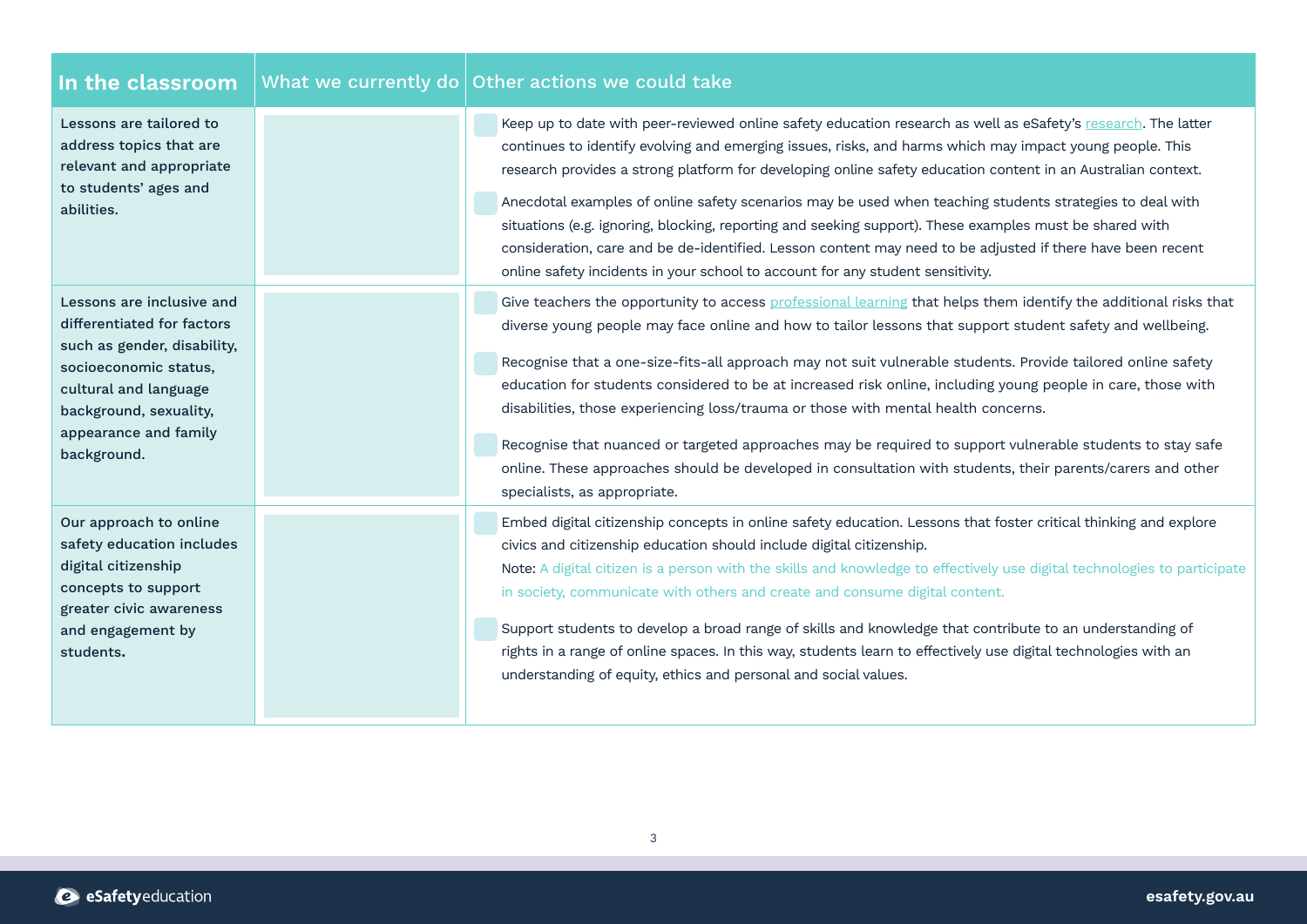| In the classroom                                                                                                                                                                                                        | What we currently do $\vert$ Other actions we could take                                                                                                                                                                                                                                                                                                                                                                                                                                                                                                                                                                                                                                                                                                                                                                                                                               |
|-------------------------------------------------------------------------------------------------------------------------------------------------------------------------------------------------------------------------|----------------------------------------------------------------------------------------------------------------------------------------------------------------------------------------------------------------------------------------------------------------------------------------------------------------------------------------------------------------------------------------------------------------------------------------------------------------------------------------------------------------------------------------------------------------------------------------------------------------------------------------------------------------------------------------------------------------------------------------------------------------------------------------------------------------------------------------------------------------------------------------|
| Our approach to online<br>safety education includes<br>social and emotional<br>learning concepts<br>that support students'<br>understanding and<br>management of respectful<br>relationships.<br>Our approach to online | Support students to practice their communication, problem solving and conflict resolution skills, linking both off<br>and online.<br>Support students to become 'upstanders' and support their peers online.<br>Support students to build an understanding of positive self-image and their online identity.<br>Incorporate online safety into wellbeing programs, including respectful relationships, positive behaviour for<br>learning or pastoral care/wellbeing.<br>Support students to know how to respond to specific online risks, such as cyberbullying, image-based abuse                                                                                                                                                                                                                                                                                                    |
| safety education<br>addresses specific and<br>emerging online risks.                                                                                                                                                    | and online grooming, by explicitly teaching these topics using age appropriate teaching strategies.<br>Encourage teachers to undertake professional learning to keep up to date with specific and emerging online<br>safety risks. eSafety's Teacher Professional Learning Program covers these topics.                                                                                                                                                                                                                                                                                                                                                                                                                                                                                                                                                                                |
| Online safety education<br>at our school promotes<br>effective help-seeking as a<br>key protective factor.                                                                                                              | Support teachers to incorporate quality, interactive online safety education into the lesson plan, so students learn<br>to practice and apply their help-seeking skills both off and online.<br>Discuss how to report harmful content to the social media service it appears on, or to eSafety. For links to the<br>latest games, apps and social media, with tips on how to report, visit the <i>eSafety Guide</i> .<br>Ask teachers to demonstrate how they incorporate online safety education into their lesson plans each year.<br>Consider regular promotion of help-seeking services in school communications. The eSafety website includes a<br>list of counselling and support services that can be filtered by audience, the type of support required, issue and<br>state/territory. Your education department or sector may also offer tailored support services or advice. |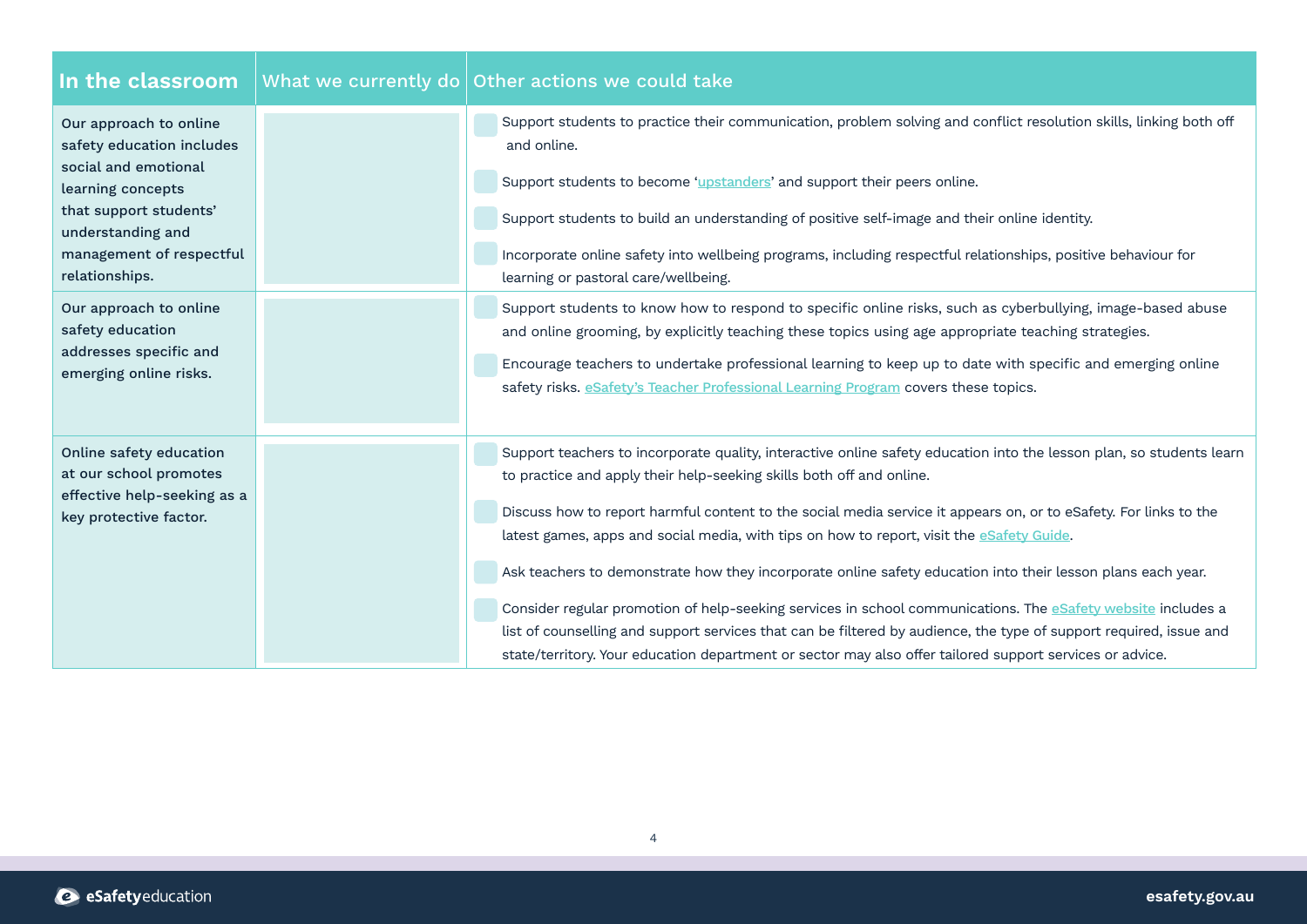| <b>Supporting</b><br>educators                                                                                                           | What we currently do $\vert$ Other actions we could take                                                                                                                                                                                                                                                                                                                                                                                                                                                                                                                     |
|------------------------------------------------------------------------------------------------------------------------------------------|------------------------------------------------------------------------------------------------------------------------------------------------------------------------------------------------------------------------------------------------------------------------------------------------------------------------------------------------------------------------------------------------------------------------------------------------------------------------------------------------------------------------------------------------------------------------------|
| Online safety education<br>is supported by regular<br>professional learning and<br>updates about emerging<br>online safety concerns.     | Include online safety in staff induction training and make it a regular focus of professional learning.<br>Give teachers and casual relief staff opportunities to undertake targeted training in online safety and digital<br>technologies. eSafety offers a range of online safety training for educators and professionals.<br>Encourage school staff to sign up for eSafety's online safety newsletters which provide updates on new online<br>safety resources, online issues, events, blogs and the latest research.                                                    |
| Our school has processes<br>in place to ensure that<br>school staff engage<br>appropriately and look<br>after their wellbeing<br>online. | Share eSafety's Tips for supporting staff wellbeing online with support staff to create and maintain a healthy<br>relationship with technology.<br>Provide clear lines of referral to employee assistance providers, union representatives, wellbeing representatives<br>and external agencies.<br>Share eSafety's Tips for school staff using social media which provide guidance on using social media for official<br>school-related, professional and personal activities.<br>Ask your education department or sector for support services and guidance on these topics. |
| Our school has processes<br>in place to support staff<br>knowledge, confidence<br>and engagement in online<br>safety education.          | Gauge staff knowledge, confidence and engagement in online safety education to help support the development<br>of safe online environments and a culture of taking online safety seriously.<br>Conduct an annual Survey of school community attitudes to online safety that includes a staff component.                                                                                                                                                                                                                                                                      |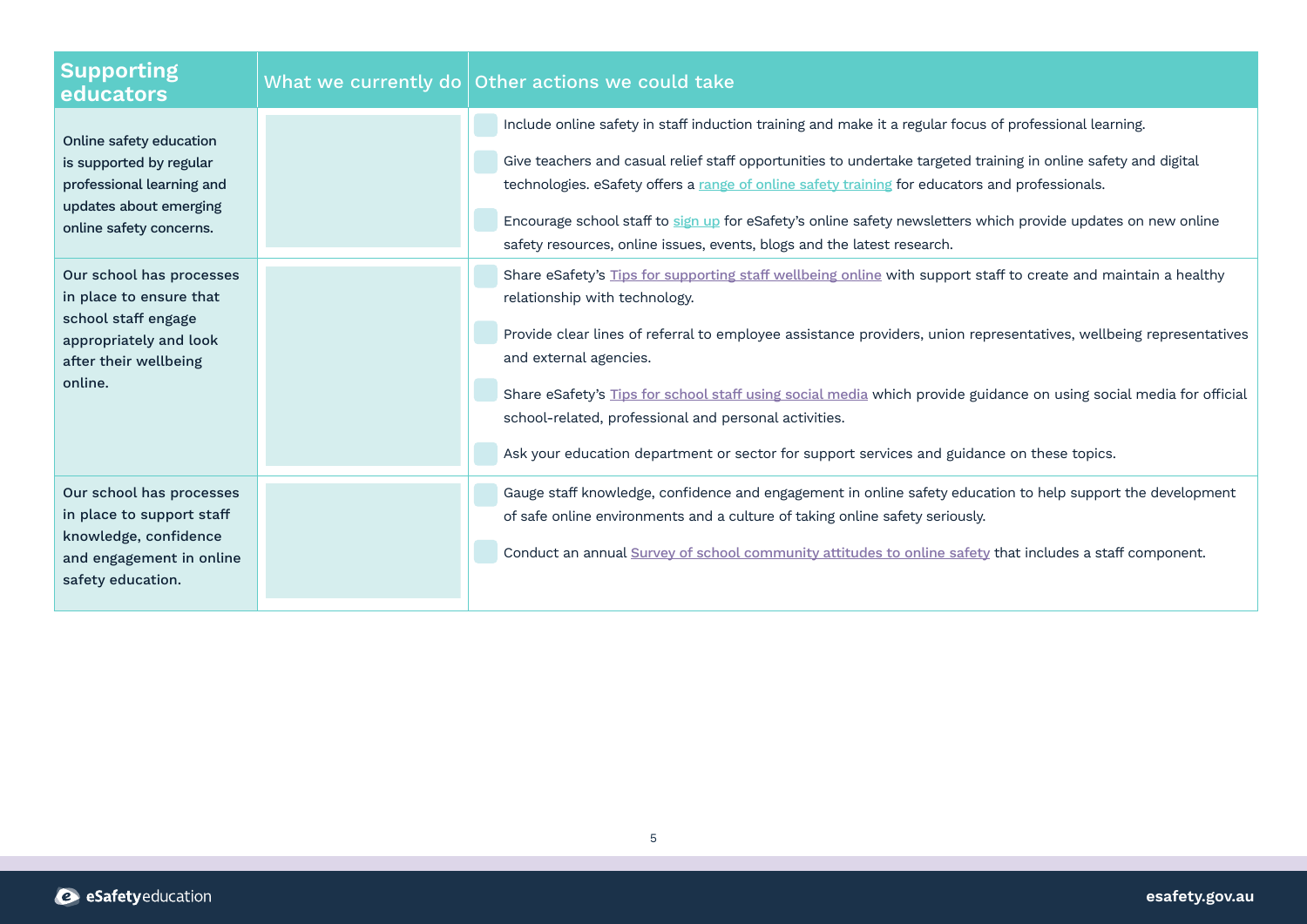| <b>Evaluation and</b><br>review                                                                                                     | What we currently do Other actions we could take                                                                                                                                                                                                                                                                                                                                                                                                                                                                                                                                                                                                                                                                                                                                                                                                                                                       |
|-------------------------------------------------------------------------------------------------------------------------------------|--------------------------------------------------------------------------------------------------------------------------------------------------------------------------------------------------------------------------------------------------------------------------------------------------------------------------------------------------------------------------------------------------------------------------------------------------------------------------------------------------------------------------------------------------------------------------------------------------------------------------------------------------------------------------------------------------------------------------------------------------------------------------------------------------------------------------------------------------------------------------------------------------------|
| Our programs and<br>approaches are assessed for<br>effectiveness and consider<br>evolving online safety<br>issues, risks and harms. | Collect and evaluate school programs and incident data to assess the effectiveness of online safety education<br>programs. Incorporate this feedback into future programs. Use this data to brief the school leadership/wellbeing<br>or online safety teams, as appropriate.<br>Consider using the STEPS Framework for selecting online safety programs, adapted by eSafety with permission<br>from Bullying. No Way! to help assess online safety programs. STEPS can also be used before beginning a program<br>to help decide whether it is appropriate for your school.<br>Encourage educators to gather student feedback on program effectiveness. Doing so allows educators to gauge<br>the program's relevance and impact.<br>Review your online safety programs and approaches annually to account for new technology risks and specific<br>incidents at your school, nationally and globally. |
| There are processes<br>within the school or with<br>other schools to share<br>good practice.                                        | Consider establishing a community of practice with neighbouring schools or schools within your sector to share<br>successes and approaches to online safety education. Discuss online risks/issues you have identified for the<br>student cohort.<br>If communities of practice already exist, consider including online safety as a topic of discussion.                                                                                                                                                                                                                                                                                                                                                                                                                                                                                                                                              |